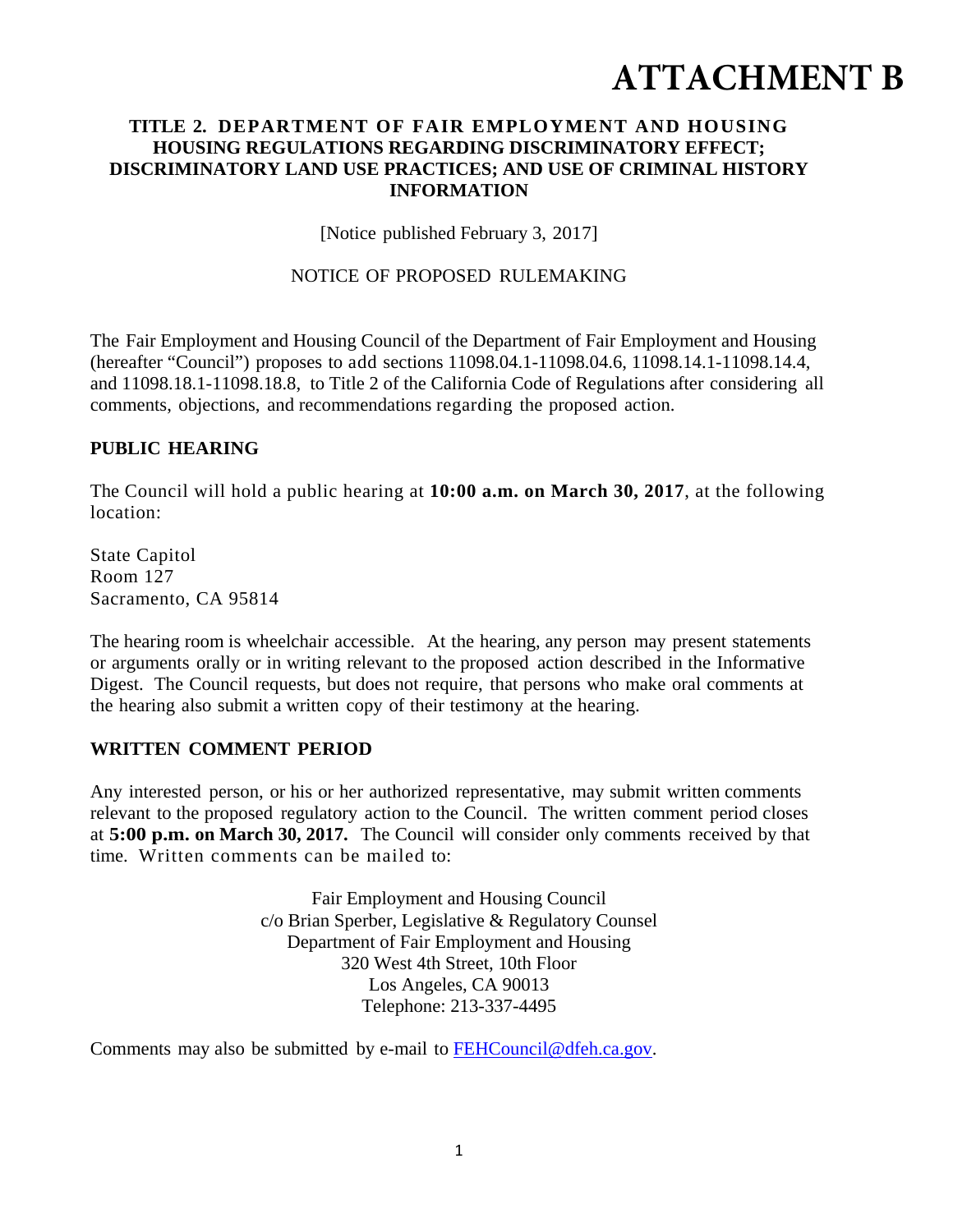## **AUTHORITY AND REFERENCE**

Government Code section 12935(a) authorizes the Council to adopt these proposed regulations. The proposed regulations implement, interpret, and make specific section 12900 et seq. of the Government Code.

## **INFORMATIVE DIGEST/ POLICY STATEMENT OVERVIEW**

This rulemaking action clarifies, makes specific, and supplements existing state statutes and case law interpreting the Fair Employment and Housing Act (FEHA) set forth in Government Code section 12900 et seq. As it relates to housing, the FEHA prohibits harassment and discrimination because of the race, color, religion, sex, gender, gender identity, gender expression, sexual orientation, marital status, national origin, ancestry, familial status, source of income, disability, or genetic information of any person.

In compliance with the Administrative Procedure Act, the Council proposes to adopt these rules as duly noticed, vetted, and authorized regulations. This action has the specific benefit of creating a more comprehensive set of rules to ensure that housing providers, owners, and tenants better understand their rights and duties, in turn reducing litigation costs and the burden on courts. Ultimately, the proposed action furthers the mission of the DFEH by protecting Californians from discrimination, harassment, and retaliation in the housing context.

The proposed amendments most notably clarify and/or articulate the following: (1) the doctrine of discriminatory effect/disparate impact; (2) burdens of proof and defenses to allegations of discriminatory effect; (3) practices that may have a discriminatory effect; (4) the prohibition of discriminatory land use practices; (5) what may constitute a discriminatory land use practice; (6) how the use of criminal history information may violate the FEHA if it has a discriminatory effect, constitutes an intentional violation, or constitutes a discriminatory statement; and (7) the relationship between the FEHA and other laws as it relates to the use of criminal history information.

The Council has determined that the proposed amendments are not inconsistent or incompatible with existing regulations. After conducting a review for any regulations that would relate to or affect this area, the Council has concluded that these are the only regulations that concern fair housing and the Fair Employment and Housing Act.

## **DISCLOSURES REGARDING THE PROPOSED ACTION**

*The Council has made the following initial determinations:* 

#### **Mandate on local agencies and school districts**: None.

**Cost or savings to any state agency**: No additional costs or savings beyond those imposed by existing law.

## **Cost to any local agency or school district, which must be reimbursed in accordance with**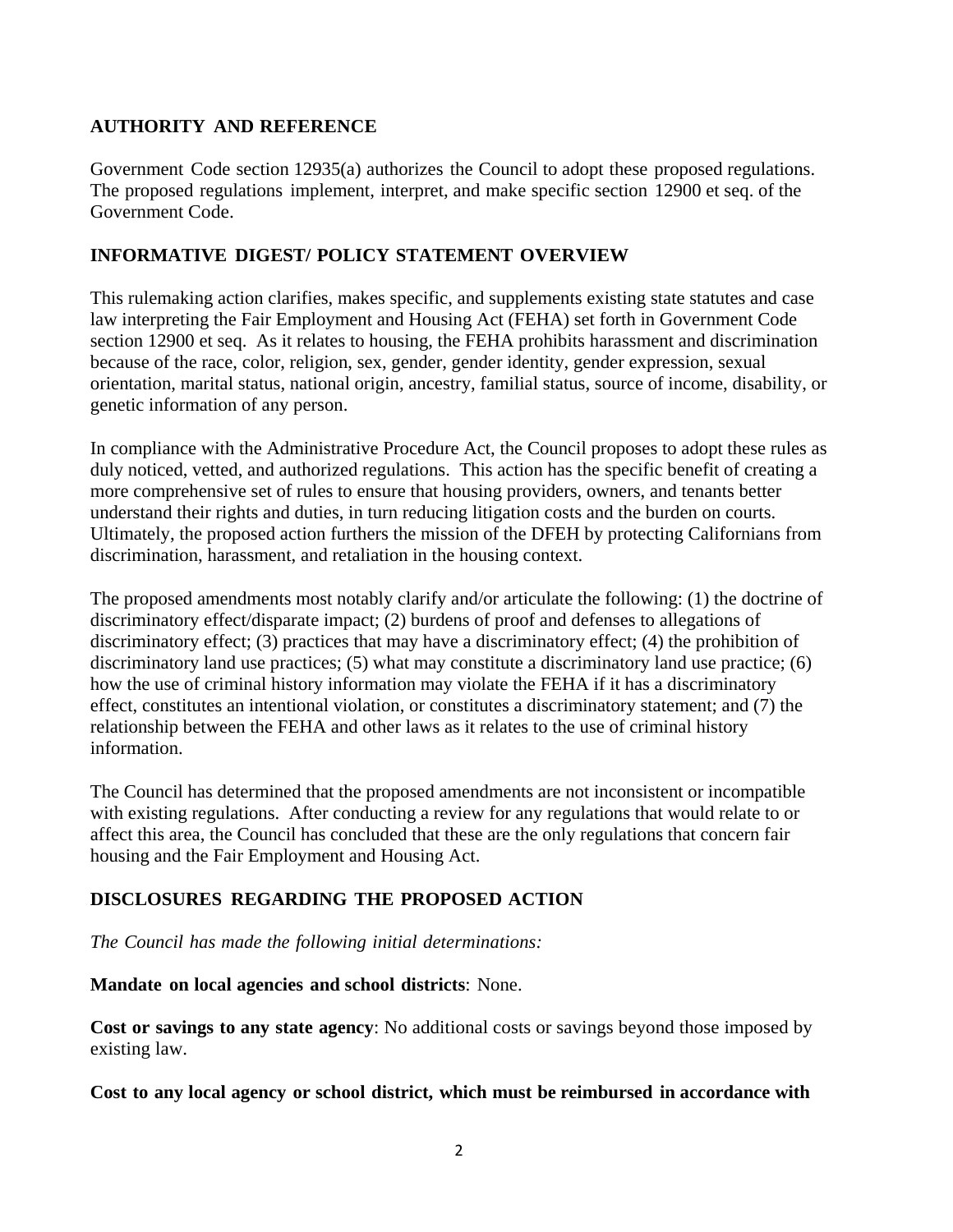#### **Government Code sections 17500 through 17630**: None.

**Other non-discretionary cost or savings imposed on local agencies**: No additional costs or savings beyond those imposed by existing law.

**Cost or savings in federal funding to the state**: None.

**Cost impacts on a representative private person or businesses**: No additional costs or savings beyond those imposed by existing law. Therefore, the agency is not aware of any cost impacts that a representative private person or business would necessarily incur in reasonable compliance with the proposed action.

**Results of the economic impact assessment/analysis**: The Council anticipates that the adoption of the regulations will not impact the creation or elimination of jobs or housing within the state; the creation of new businesses or housing or the elimination of existing businesses or housing within the state; or the expansion of businesses or housing currently doing business within the state. To the contrary, adoption of the proposed amendments is anticipated to benefit California businesses, workers, housing providers, owners, tenants, and the state's judiciary by clarifying and streamlining the operation of the law, making it easier for housing providers, owners, and tenants to understand their rights and obligations, and reducing litigation costs.

#### **Statewide adverse economic impact directly affecting businesses and individuals**:

The Council has made an initial determination that the proposed action *will not* have a significant statewide adverse economic impact directly affecting businesses, including the ability of California businesses to compete with businesses in other states.

#### **Significant effect on housing costs**: None.

**Small Business Determination**: The Council anticipates that the regulations will not create additional costs or savings beyond those imposed by existing law. Similarly, the Council has determined that there is no impact on small businesses as a result of this proposed action because these regulations primarily serve to clarify existing law.

**Business Report**: The Council has determined that the proposed regulations do not require a report to be made.

## **CONSIDERATION OF ALTERNATIVES**

In accordance with Government Code section 11346.5, subdivision (a)(13), the Council must determine that no reasonable alternative it considered or that has otherwise been identified and brought to the Council's attention would be more effective in carrying out the purpose for which this action is proposed, or would be as effective and less burdensome to affected private persons than the proposed action, or would be more cost-effective to affected private persons and equally effective in implementing the statutory policy or other provision of law.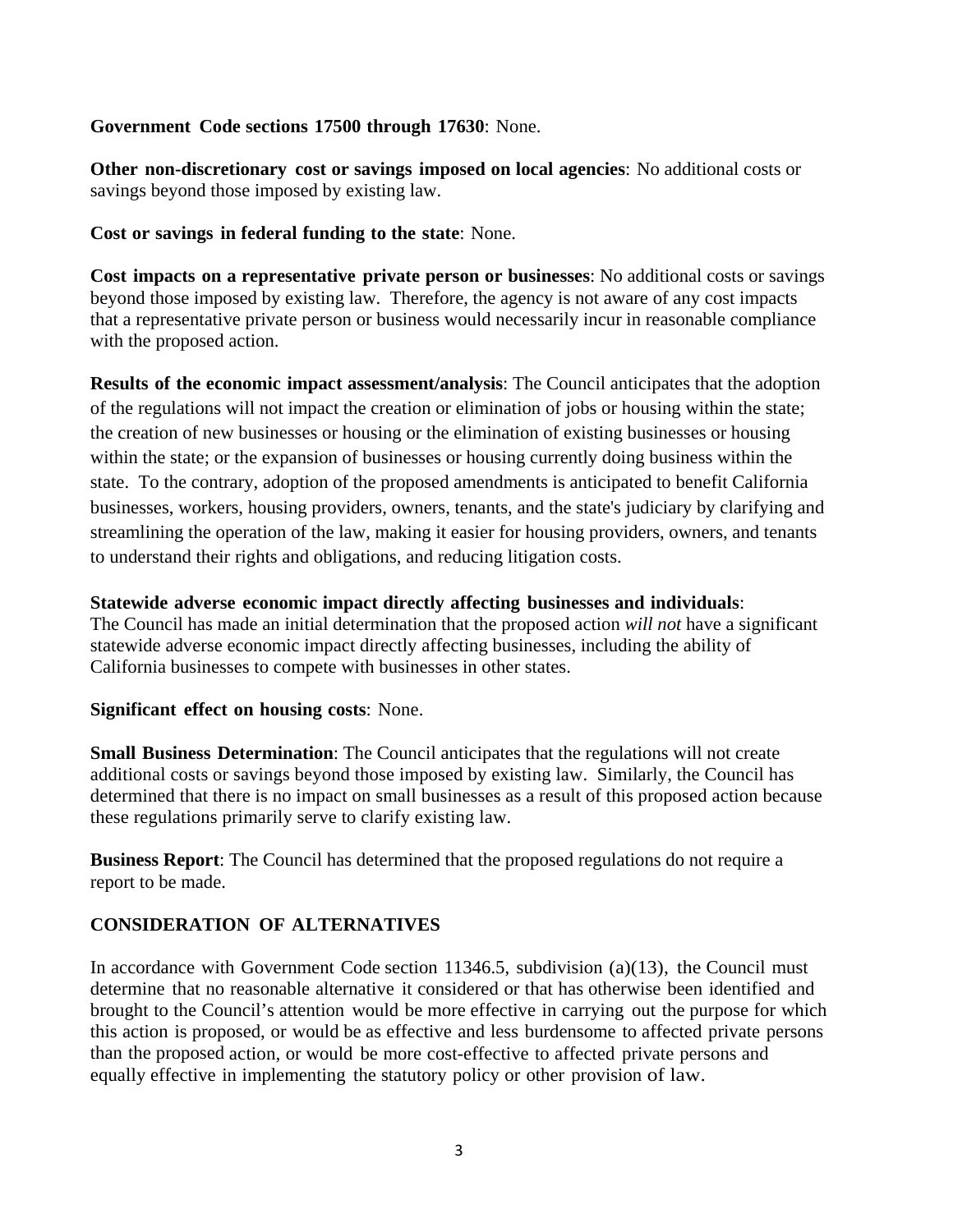The Council has thus far not become aware of a better alternative and invites interested persons to present statements or arguments with respect to alternatives to the proposed regulations at the scheduled hearing or during the written comment period.

#### **CONTACT PERSONS**

Inquiries concerning the proposed administrative action may be directed to:

Brian Sperber, Legislative & Regulatory Counsel Department of Fair Employment and Housing 320 West 4th Street, 10th Floor Los Angeles, CA 90013 Telephone: (213) 337-4495 E-mail: brian.sperber@dfeh.ca.gov

The backup contact person for these inquiries is:

Holly Thomas, Deputy Director of Executive Programs Department of Fair Employment and Housing 320 West 4th Street, 10th Floor Los Angeles, CA 90013 Telephone: (213) 439-6799 E-mail: holly.thomas@dfeh.ca.gov

Please direct requests for copies of the proposed text (express terms) of the regulations, the Initial Statement of Reasons, the modified text of the regulations, if any, or other information upon which the rulemaking is based, should other sources be used in the future, to Brian Sperber at the above address.

#### **AVAILABILITY OF STATEMENT OF REASONS, TEXT OF PROPOSED REGULATIONS, AND RULEMAKING FILE**

The Council will have the entire rulemaking file available for inspection and copying throughout the rulemaking process at its office at the above address. As of the date this notice is published in the Notice Register, the rulemaking file consists of this notice, the proposed text of the regulations, and the Initial Statement of Reasons. Copies may be obtained by contacting Brian Sperber at the address or phone number listed above.

#### **AVAILABILITY OF CHANGED OR MODIFIED TEXT**

After holding the hearing and considering all timely and relevant comments received, the Council may adopt the proposed regulations substantially as described in this notice. If the Council makes modifications that are sufficiently related to the originally proposed text, it will make the modified text (with the changes clearly indicated) available to the public for at least 15 days before the Council adopts the regulations as revised. Please send requests for copies of any modified regulations to the attention of Brian Sperber at the address indicated above. The